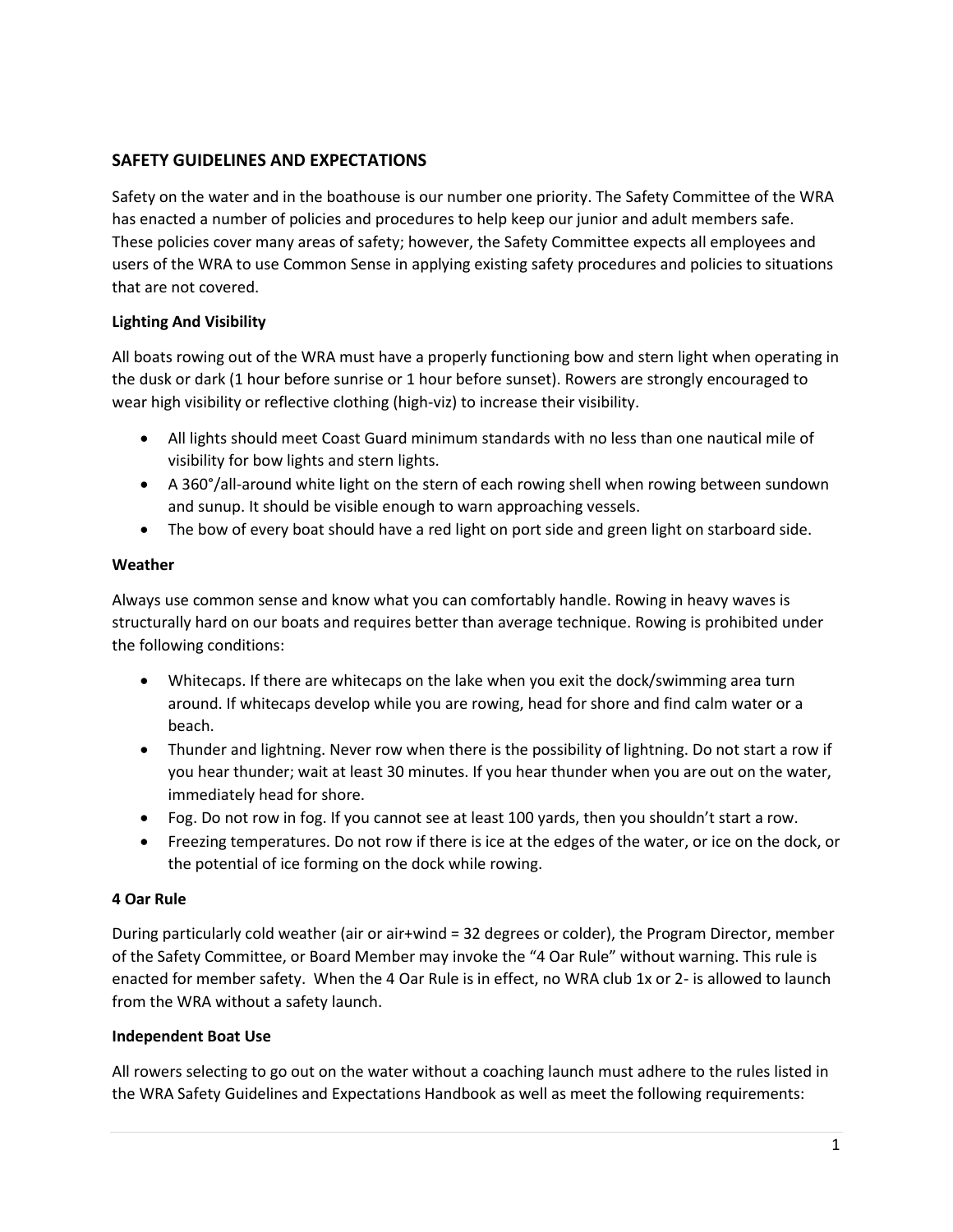- All members of the crew must hold a current boat-use card and be checked out by an approved coach to go out on the water without a coaching launch.
- One USCG approved personal floatation device (PFD) for each person on board
- One sound signaling device per boat
- One phone per boat
- Leave a record: Always sign in and out of the logbook and make an entry on the WRA Boat Reservation Calendar. Be sure that someone on shore knows you are out on the water and when to expect you back.
- Dress for hi-visibility. It is VERY difficult for boaters to see rowers when shells are so close to the water. Wear light-colored, hi-vis tops and/or hats to improve visibility.

### **Youth and Junior Use of the WRA**

Individuals under the age of 18, including members of the WRA Youth programs or the WRA Junior Team, may only use the WRA facility during scheduled, coached practices or when with a coach or parent-member.

### **Coaches' Safety Certifications And Training**

All WRA coaches are required to have: current CPR, current First Aid, Washington State Boater ID, certificate of USA SafeSport training, and complete the WRA staff training.

### **Safe Sport**

The Whatcom Rowing Association is a SafeSport boathouse. SafeSport aims to eliminate any form of sexual misconduct, emotional misconduct, physical misconduct, bullying, harassment and hazing in our sport. Working with the United States Olympic Committee, the SafeSport program was developed based on education and training for coaches, as well as reporting and enforcement policies that include criminal background checks of all Whatcom Rowing Association staff. Learn more.

#### **Health And Safety**

Clean hands and equipment make for healthy members! We provide antibacterial wipe dispensers throughout the facility to sanitize oar handles before and/or after use, and to clean the indoor exercise equipment. We strongly recommend all members use these supplies and wash their hands thoroughly after training.

#### **Boathouse Emergency Response**

- First Aid All first aid supplies are located in the cabinet under the TV. All launches and coxswain fanny packs are equipped with basic first aid supplies.
- AED Our coaches are WRA first responders but should it be necessary to use the AED without a first responder present, call 9-1-1 for instructions. WA State has a "Good Samaritan Law" that protects responders unless there is gross negligence or willful or wanton misconduct. Note the posters and protocols by AED, which is currently located on the back wall by the TV. We encourage all rowers to take CPR AED training.

#### **Incident Report Form**